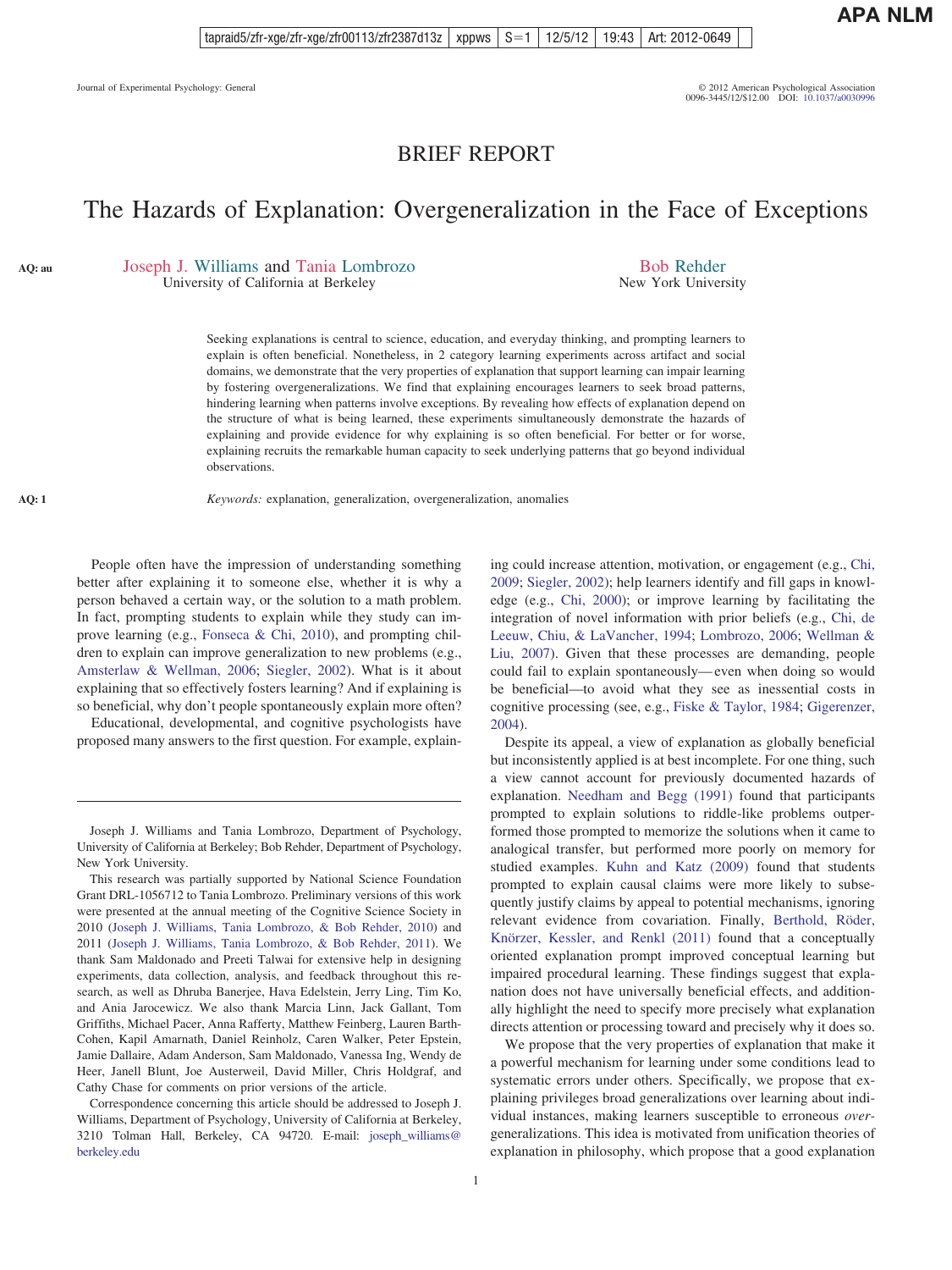is one that subsumes the fact or observation being explained as an instance of a broad pattern or generalization (e.g., [Friedman, 1974;](#page-7-11) [Kitcher, 1981,](#page-7-12) [1989\)](#page-7-13). Explaining should therefore drive people to search for patterns that support satisfying explanations. In line with this prediction, we have found that explaining makes people more likely to discover patterns that account for a broad range of observations, even when alternative patterns are more salient [\(Wil](#page-8-4)[liams & Lombrozo, 2010\)](#page-8-4).

Here we test a novel and counterintuitive prediction of this account: that explaining can impair learning by leading to erroneous overgeneralizations when patterns involve exceptions. Such a finding would not only challenge the idea that explanation merely boosts processing or attention, but also shed light on what explanation directs effort and attention toward, and ultimately why explaining is so often beneficial for learning.

#### **Experiment 1**

Experiment 1 investigated effects of explanation in learning novel categories. Participants were prompted to explain or "think aloud" while studying 10 labeled exemplars, where the underlying category structure involved a "reliable" pattern without exceptions or a "misleading" pattern with two exceptions. The exemplars additionally involved unique features that supported perfect classification. If explaining encourages learners to discover and privilege broad patterns in the face of exceptions, then participants who explain should fare more poorly than those who think aloud when the pattern is misleading.

The inclusion of a think aloud condition with an identical learning task was crucial to discriminate effects of explanation from previously documented effects of verbalization or intentional learning, which can impair some kinds of category learning, memory, and implicit grammar acquisition (e.g., [Ashby & Maddox,](#page-7-14) [2005;](#page-7-14) [Love, 2002;](#page-7-15) [Mathews et al., 1989;](#page-7-16) [Toth, Reingold, &](#page-8-5) [Jacoby, 1994\)](#page-8-5). Experiment 1 can therefore isolate distinctive contributions of explaining to the specific impairment we predict: ignoring individual instances in favor of generalizations.

### **Method**

**Participants.** Participants were 240 undergraduates and members of the University of California Berkeley community who participated in exchange for pay or course credit.

#### **Materials and procedure.**

*Learning phase.* Participants learned to classify 10 novel objects (vehicles) into two categories through repeated classification, feedback, and study (see [Figure 1\)](#page-1-0). Participants re-**F1** ceived instructions and then completed a study trial consisting of (a) classifying an unlabeled object as "Dax" or "Kez" based on its description (e.g., blue, lightly insulated, etc.), (b) receiving feedback on category membership, and (c) studying the labeled object. During study, participants in the explain condition were prompted by a sentence on the screen to explain why the item might be a Dax [Kez], whereas those in the think aloud condition were prompted to say out loud whatever they were



<span id="page-1-0"></span>*Figure 1.* Schematic representation of the learning task from Experiment 1. Steps 1–3 in the learning phase were repeated for each item in each block, with participants repeating blocks until they achieved perfect classification or reached the maximum of 15.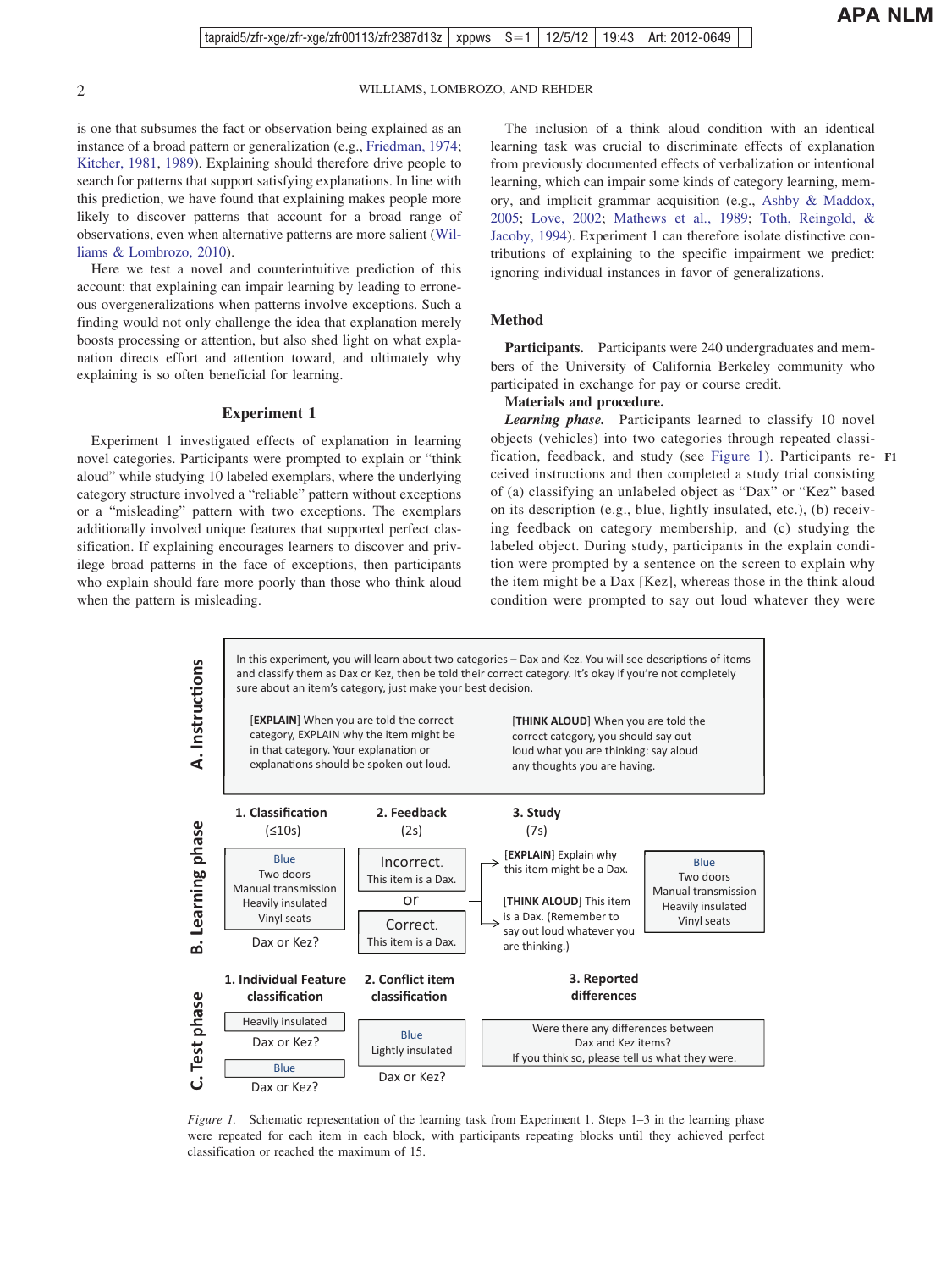thinking.<sup>1</sup> This process was repeated for all 10 items to form a single "block," and participants repeatedly classified blocks until achieving perfect classification or reaching the maximum of 15 blocks. **Fn1**

> Each object description included one unique color feature, one feature relevant to a pattern (suitability for hot vs. cold climates), and three features that were not diagnostic of category membership (see [Table 1;](#page-3-0) materials were adapted from [Kaplan & Murphy,](#page-7-17) [2000,](#page-7-17) by the addition of the unique color features). Participants could thus classify by remembering the 10 unique features (e.g., "The red one is a Dax") or by finding a pattern in the 10 patternrelated features (e.g., "A Dax is a vehicle for warm climates"). We manipulated whether this pattern was reliable (no exceptions, as in [Kaplan & Murphy, 2000\)](#page-7-17) or misleading (two exceptions in 10, created by randomly switching two pattern-related features in each block). We chose two exceptions as the most minimal manipulation of pattern reliability.

> *Postlearning measures.* To investigate effects of explanation and pattern reliability on learning about category membership via unique versus pattern-related features, we included several postlearning measures (see [Figure 1\)](#page-1-0).

> *Individual feature classification.* Each unique and patternrelated feature was presented individually in a random order. Participants were asked which category an item with that feature would belong to.

> *Conflict classification.* Participants classified 10 "conflict items" that paired a pattern-related feature and a unique feature that corresponded to opposite classifications.

> *Reported differences.* Participants reported differences across categories, typing their responses.

#### **Results**

**Learning time.** A 2 (study condition: explain, think aloud)  $\times$ 2 (pattern reliability: reliable, misleading) analysis of variance (ANOVA) on the mean number of blocks to reach the learning criterion revealed that participants learned more quickly when the pattern was reliable than misleading,  $F(1, 236) = 44.5$ ,  $p < .001$ ,  $\eta_p$  = .26 (see [Figure 2A\)](#page-3-1). However, this effect was qualified by an interaction between study condition and pattern reliability, *F*(1, 236) = 6.3,  $p < .05$ ,  $\eta_p = .03$ <sup>2</sup> We therefore evaluated effects of explanation separately for each pattern.

When the pattern was reliable, there was a trend for the explain group to learn faster than the think aloud group,  $t(118) = 1.43$ ,  $p = .16$ ,  $d = 0.26$ . When the pattern was misleading, however, participants in the explain condition were significantly slower to reach the learning criterion,  $t(118) = 2.1$ ,  $p < .05$ ,  $d = 0.38$ .<sup>3</sup> In fact, 52% of participants from the misleading/explain condition never achieved perfect classification—significantly more than the 25% who failed to do so in the misleading/think aloud condition,  $\chi^2(1) = 5.4, p < .05.$ 

**Individual feature classification.** Performance was analyzed with a mixed ANOVA with study condition (2) and pattern reliability (2) as between-subjects factors and feature type (2: unique, pattern related) as a within-subjects factor (see [Figure 2B\)](#page-3-1). This analysis revealed an interaction between study condition and feature type,  $F(1, 236) = 12.79$ ,  $p < .001$ ,  $\eta_p =$ .05: Explaining resulted in fewer errors on pattern-related features,  $t(238) = 3.10, p < .01, d = 0.40$ , but more errors on

unique features,  $t(238) = -2.37$ ,  $p < .05$ ,  $d = -0.31$ . This interaction was independently significant when the pattern was reliable (and supported learning) as well as when the pattern was misleading (and hindered learning),  $p_s < .05$ .

There were also main effects of pattern reliability, *F*(1,  $236$ ) = 7.10,  $p < .01$ ,  $\eta_p = .03$ , and feature type,  $F(1, 236)$  = 24.00,  $p < .001$ ,  $\eta_p = .09$ , which were superseded by an interaction,  $F(1, 236) = 15.04$ ,  $p < .001$ ,  $\eta_p = .06$ . Participants in the reliable pattern conditions classified pattern-related features more accurately than those in the misleading pattern conditions,  $t(238) = 4.44$ ,  $p < .001$ ,  $d = 0.58$ , with a slight trend in the opposite direction for unique features,  $t(238)$  =  $-1.43, p = .15, d = -0.19.$ 

**Conflict classification.** A 2 (study condition)  $\times$  2 (pattern type) ANOVA revealed that a greater proportion of conflict items were classified in line with pattern-related features (as opposed to unique features) when the pattern was reliable rather than misleading,  $F(1, 236) = 26.62$ ,  $p < .001$ ,  $\eta_p = .10$ , and when participants explained rather than thought aloud, *F*(1, 236) = 13.43,  $p < .001$ ,  $\eta_p = .05$ . The latter effect was independently significant for each pattern type ( $ps < .05$ ; see [Figure 1C\)](#page-1-0).

**Reported differences.** Participants' typed reports about category differences were independently coded (with 84% agreement) for mention of the hot/cold pattern and/or the unique color features (see [Figure 2D\)](#page-3-1). Mention of the pattern was more frequent in the explain than think aloud conditions, whether the pattern was reliable,  $\chi^2(1) = 4.04$ ,  $p < .05$ , or misleading,  $\chi^2(1) = 9.79$ ,  $p < .05$ . However, mention of color differences was less frequent in the explain than think aloud conditions: pattern reliable,  $\chi^2(1) = 4.82, p < .05$ ; misleading,  $\chi^2(1) =$ 4.48,  $p < .05$ .

#### **Discussion**

Experiment 1 confirmed our prediction that explaining can impair learning when patterns are misleading, with participants who were prompted to explain requiring more study time to reach the learning criterion than those who thought aloud. The findings additionally shed light on the basis for this impairment: Relative to thinking aloud, explaining improved learning of features that supported patterns but impaired learning of features unique to particular instances.

#### **Experiment 2**

Experiment 2 investigated effects of explaining on categorizing people's behavior, an important extension to Experiment

**T1**

**F2**

**Fn2**

**Fn3**

<sup>&</sup>lt;sup>1</sup> Voice recorders were set up for both groups of participants in both Experiments 1 and 2, but unfortunately the data from all but a handful of

these were lost due to a computer error.<br><sup>2</sup> To address concerns about nonnormality, we repeated this analysis with a nonparametric test. We sorted the number of blocks to learning into five bins of three block increments and performed an ordinal regression with study condition and pattern reliability as factors. This analysis also revealed a significant interaction. <sup>3</sup> To address concerns about nonnormality, all *<sup>t</sup>* tests reported in this

experiment were checked with nonparametric Mann–Whitney *U* tests, which supported the same conclusions.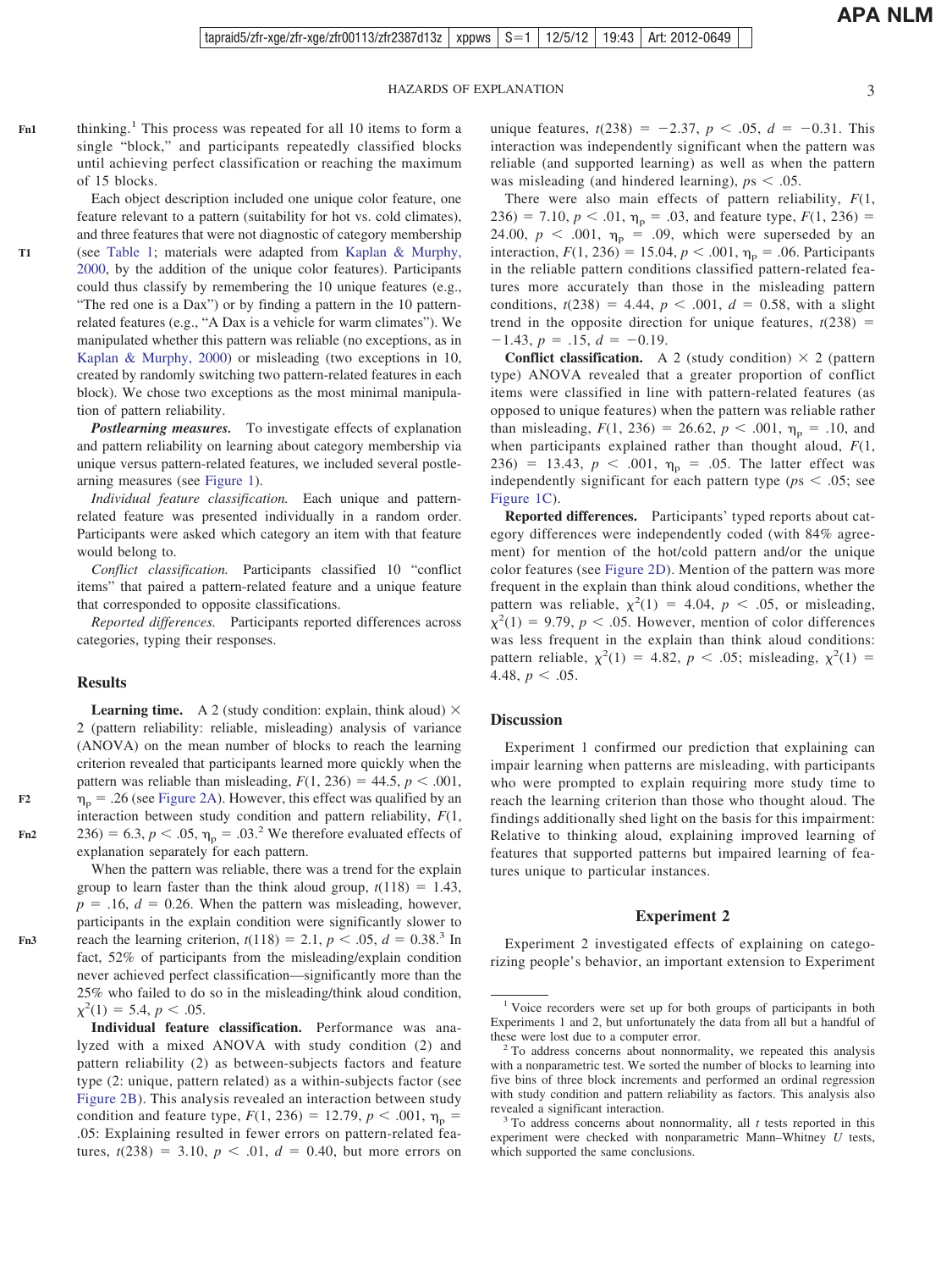<span id="page-3-0"></span>

| Table 1 |  |  |                                                             |  |
|---------|--|--|-------------------------------------------------------------|--|
|         |  |  | Stimuli From the Reliable Pattern Condition in Experiment 1 |  |

| Unique features | Pattern-related features  | Irrelevant features |             |       |  |
|-----------------|---------------------------|---------------------|-------------|-------|--|
| Color           | Cold/warm climate         | Transmission        | Seat covers | Doors |  |
|                 |                           | Dax                 |             |       |  |
| Blue            | Drives on glaciers        | Manual              | Cloth       | Two   |  |
| Silver          | Made in Norway            | Automatic           | Vinyl       | Two   |  |
| Purple          | Used in mountain climbing | Automatic           | Vinyl       | Four  |  |
| Red             | Heavily insulated         | Manual              | Vinyl       | Four  |  |
| Yellow          | Has treads                | Manual              | Cloth       | Two   |  |
|                 |                           | Kez                 |             |       |  |
| Cyan            | Drives in jungles         | Manual              | Vinyl       | Four  |  |
| Magenta         | Made in Africa            | Manual              | Cloth       | Four  |  |
| Olive           | Has wheels                | Automatic           | Cloth       | Two   |  |
| Maroon          | Lightly insulated         | Manual              | Vinyl       | Two   |  |
| Lime            | Used on safaris           | Automatic           | Vinyl       | Two   |  |

*Note.* In the misleading pattern conditions, a pair of pattern-related features was randomly switched across the Dax and Kez categories in each block.

1 and past work on explanation in categorizing novel objects [\(Williams & Lombrozo, 2010\)](#page-8-4). Because behavior is arguably explained in terms of unique features [\(Malle, 2011;](#page-7-18) [Master,](#page-7-19) [Markman, & Dweck, 2012\)](#page-7-19) more readily than is the category membership of objects, finding an impairment here would bolster the evidence that explaining drives people toward broad patterns at the expense of idiosyncratic particulars.

Experiment 2 also went beyond Experiment 1 in comparing effects of generating explanations during study to a control condition in which participants anticipated having to later gen-



**(B) Individual Feature Classification** 

<span id="page-3-1"></span>*Figure 2.* (A) Average learning time from Experiment 1 as a function of study condition and pattern type. (B) Average accuracy in classifying individual features after training. (C) Proportion of pattern-consistent classifications for conflict items after training. (D) Explicitly reported differences across categories. Error bars correspond to 1 standard error of the mean in each direction.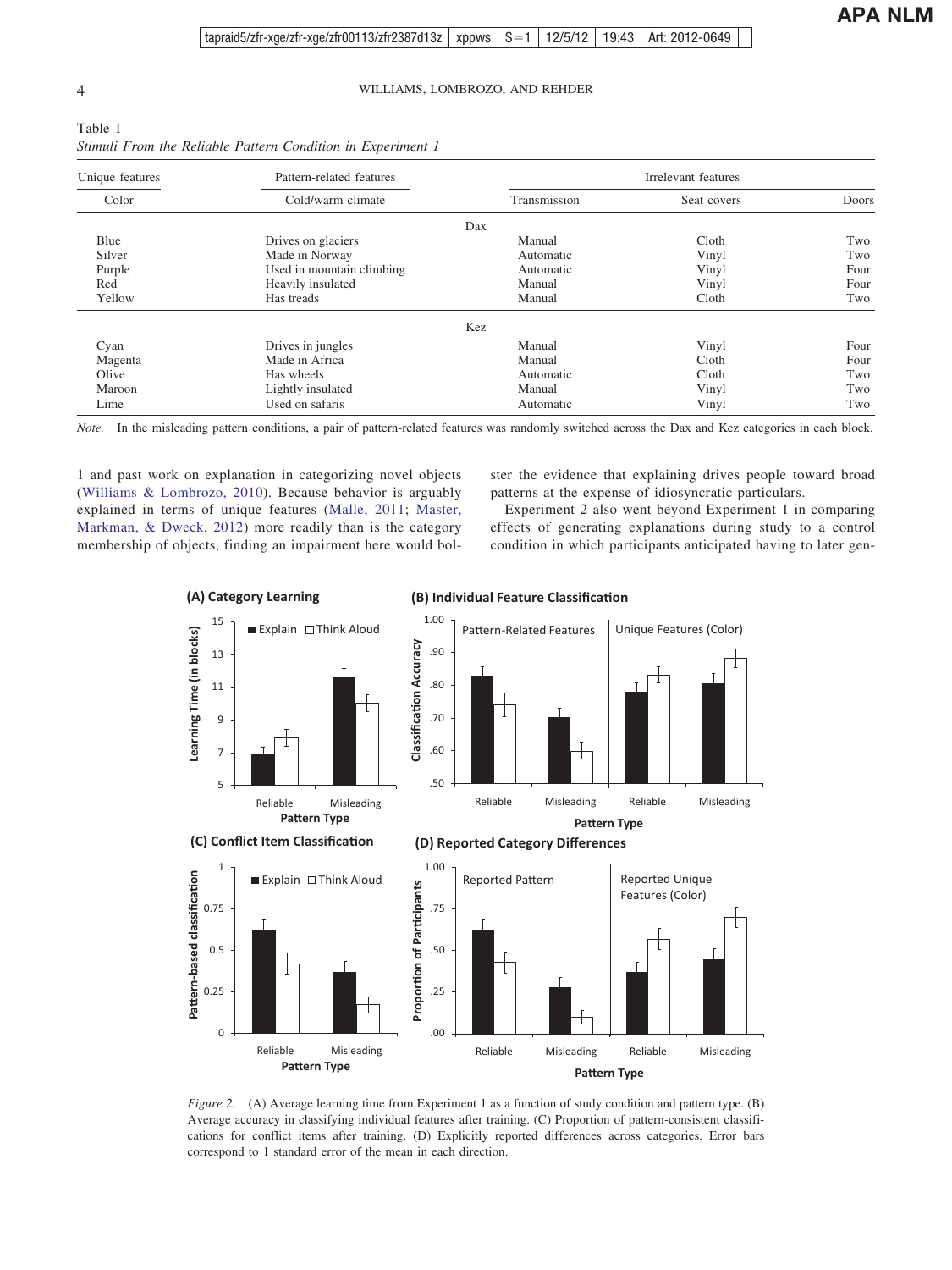erate explanations. Expectations about the viability of explanations were thus matched while manipulating the degree to which participants explained during study. In addition, learning was evaluated by examining errors during a learning session of fixed time, avoiding the variability generated by learning to criterion.

#### **Method**

Participants. Participants were 164 undergraduates and members of the University of California Berkeley community who participated in exchange for pay or course credit.

#### **Materials and procedure.**

**F3**

**T2**

**Fn4**

*Learning phase.* Participants were instructed to learn whether each of 10 hypothetical individuals rarely or frequently donated to charities (see [Figure 3\)](#page-4-0). Explain participants were told to explain each individual's behavior during study, whereas control participants were told that they would explain each individual's behavior at a later point. Participants then read a description of each individual and had 10 s to judge whether the individual rarely or frequently donated before receiving the correct answer and studying the individual for another 10 s. This process was repeated five times for each of the 10 individuals, with learning assessed by the proportion of errors over these trials.

Each description included the person's (ostensible) picture, name, and age, as well as a personality descriptor (e.g., friendly) and two additional features, college major and geographic location, which were not correlated with behavior (see [Table 2\)](#page-5-0). The unique picture and name supported perfect predictions concerning behavior (e.g., "Laura rarely donates"), and the age and personality features conformed to patterns that correlated with behavior (e.g., "Younger people rarely [frequently] donate," "People with extraverted traits rarely [frequently] donate").<sup>4</sup> Using two patterns (age

and personality) created a more complex learning context than in Experiment 1, which involved a single pattern. In the reliable patterns conditions, the patterns involving age and personality correlated perfectly with behavior. In the misleading patterns conditions, each pattern involved two exceptions.

#### **Results**

Learning error was computed as the proportion of errors made during the learning phase, and was analyzed with an ANOVA that included study condition (2: explain, control) and pattern reliability (2: reliable, misleading) as between-subjects factors. This analysis revealed more errors in the misleading patterns conditions than the reliable patterns conditions,  $F(1, 160) = 32.41$ ,  $p < .001$ ,  $\eta_{\rm p}$  = .25, as well as the critical interaction between study condition and pattern reliability,  $F(1, 160) = 4.63$ ,  $p < .05$ ,  $\eta_p = .03$ (see [Figure 4A\)](#page-6-0). Explaining had no significant effect on errors **F4** when the patterns were reliable,  $t(75) = 0.35$ ,  $p = .73$ ,  $d = 0.08$ , but increased errors when the patterns were misleading,  $t(85)$  = 2.50,  $p < .05$ ,  $d = 0.54$ .

To examine whether errors in the explain condition resulted from overgeneralizing patterns to exceptions, we performed an additional ANOVA on errors in the misleading patterns condition that considered two additional within-subjects factors: item type, where items were identified as pattern-consistent if the individual's behavior conformed to the age and personality patterns, and as exceptions if not (see [Figure 4B\)](#page-6-0), and learning block (see [Figure](#page-6-0) [4C\)](#page-6-0). The inclusion of item type and learning block did not alter the key finding that explaining increased errors relative to control,  $F(1, 83) = 5.12, p < .05, \eta_p = .06$ . However, there was additionally a main effect of learning block,  $F(4, 80) = 37.42$ ,  $p < .001$ , with errors decreasing over time; a main effect of item type, *F*(1, 83) = 16.45,  $p < .001$ ,  $\eta_p = .32$ , with more errors for exceptions; and a (marginal) interaction between study condition and item type,  $F(1, 83) = 3.82$ ,  $p = .054$ ,  $\eta_p = .04$ : Participants in the explain condition made significantly more errors than those in the control condition for exception items,  $F(1, 83) = 5.12$ ,  $p < .05$ ,  $\eta_p$  = .06 (this difference was significant by Block 2,  $p < .05$ , and was still significant in Block 5,  $p < .05$ ), with a similar but nonsignificant trend for pattern-consistent items,  $F(1, 83) = 1.44$ ,  $p = .23$ ,  $\eta_p = .02$ . We speculate that participants prompted to explain did not outperform control participants on patternconsistent items because they may have switched between patterns (age vs. personality) in the face of exceptions instead of abandoning patterns altogether.

#### **Discussion**

Experiment 2 replicated the key prediction that explaining can impair learning when patterns are misleading, extending the finding from Experiment 1 to a novel domain, a new measure of learning, and a different control condition. The analysis of error types suggests that explaining impaired learning through rapidly formed overgeneralizations that persisted in the face of repeated counterevidence.

<sup>4</sup> The direction of the association between age, personality, and behavior was counterbalanced across conditions, but this manipulation had no effect and is not discussed further.



<span id="page-4-0"></span>*Figure 3.* Schematic representation of the learning task from Experiment 2. Steps 1–2 were repeated for each of the 10 items in each block, and each block was repeated five times.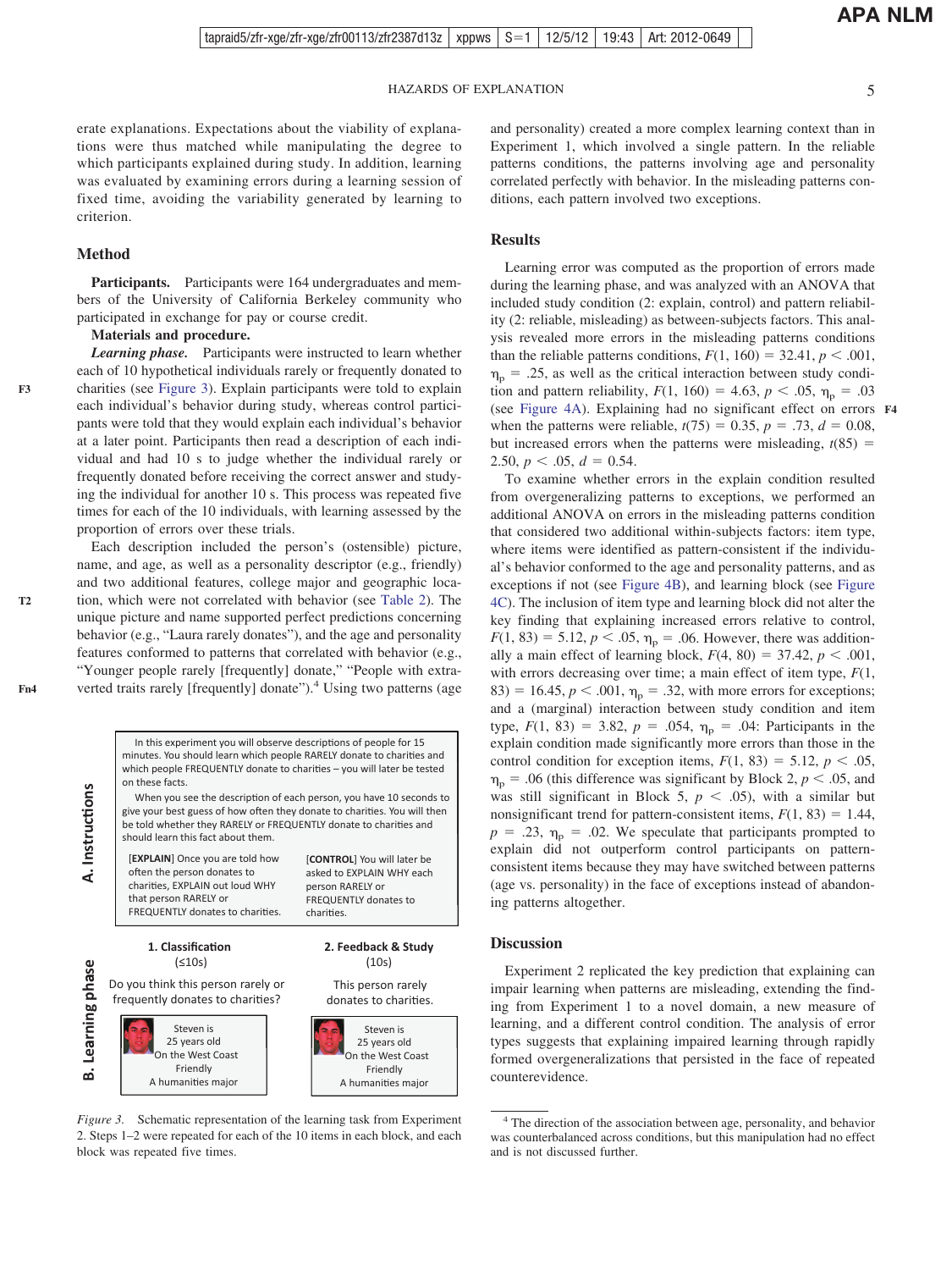<span id="page-5-0"></span>

| Table 2                   |  |
|---------------------------|--|
| Stimuli From Experiment 2 |  |

| Unique features |         | Pattern-related features |                                                               | Irrelevant features |                   |  |
|-----------------|---------|--------------------------|---------------------------------------------------------------|---------------------|-------------------|--|
| Picture         | Name    | Age                      | Personality                                                   | A graduate of a     | Living on the     |  |
|                 |         |                          | Rarely donates to charities (frequently donates to charities) |                     |                   |  |
|                 | Laura   | 30                       | Dominating                                                    | Science major       | <b>East Coast</b> |  |
|                 | Steven  | 25                       | Friendly                                                      | Humanities major    | West Coast        |  |
| C               | Jessica | 32                       | Boastful                                                      | Science major       | <b>West Coast</b> |  |
| S               | Janet   | 26                       | Self-assured                                                  | Science major       | East Coast        |  |
|                 | Kevin   | 23                       | Energetic                                                     | Humanities major    | West Coast        |  |
|                 |         |                          | Frequently donates to charities (rarely donates to charities) |                     |                   |  |
|                 | Joseph  | 37                       | Cautious                                                      | Science major       | <b>East Coast</b> |  |
| $\binom{a}{b}$  | Josh    | 47                       | Discreet                                                      | Humanities major    | <b>West Coast</b> |  |
| 25              | Karen   | 39                       | Studious                                                      | Science major       | West Coast        |  |
| C               | Anna    | 45                       | Self-conscious                                                | Humanities major    | West Coast        |  |
|                 | Sarah   | 42                       | Quiet                                                         | Science major       | <b>East Coast</b> |  |

*Note.* In the misleading patterns conditions, the age and picture of the fourth and eighth individuals were switched, as were the personality features of the fifth and 10th individuals.

#### **General Discussion**

Our findings reveal the double-edged nature of explanation. Although explaining can be beneficial, it can also make learners vulnerable to overgeneralizations when categorizing artifacts (Experiment 1) or behaviors (Experiment 2), and for measures of both learning speed (Experiment 1) and learning accuracy (Experiment 2). In Experiment 1, explainers more accurately learned patternrelated features and less accurately learned unique features than those who thought aloud. In Experiment 2, explainers were especially inaccurate when it came to categorizing exceptions, and this effect emerged early in learning and persisted throughout training. These findings suggest that explainers focused on features that supported patterns at the expense of idiosyncratic information about individual items, and that they perseverated in seeking or applying broad patterns despite evidence against their generality.

Just as visual illusions shed light on the mechanisms by which visual perception is so often accurate, our findings shed light on

why explanation is so often beneficial. In particular, our findings suggest that explaining "why?" recruits evaluative criteria for what constitutes a good explanation, directing learners to seek broad patterns that can accommodate what is being explained (see also [Lombrozo, 2012;](#page-7-20) [Williams & Lombrozo, 2010\)](#page-8-4). Explaining can therefore support the remarkable human capacity to discover patterns and construct generalizations from sparse observations, but this capacity has associated risks: disregarded exceptions and overgeneralization.

Our findings also rule out the idea that explaining simply increases attention or processing to yield global improvements, and can help make sense of the seemingly disjointed set of negative effects of explanation reviewed in the introduction. For example, relative to instructions to remember examples, explanation promotes analogical transfer at the expense of memory [\(Needham & Begg, 1991\)](#page-7-8), and this effect makes sense if explaining highlights broad patterns over individual exam-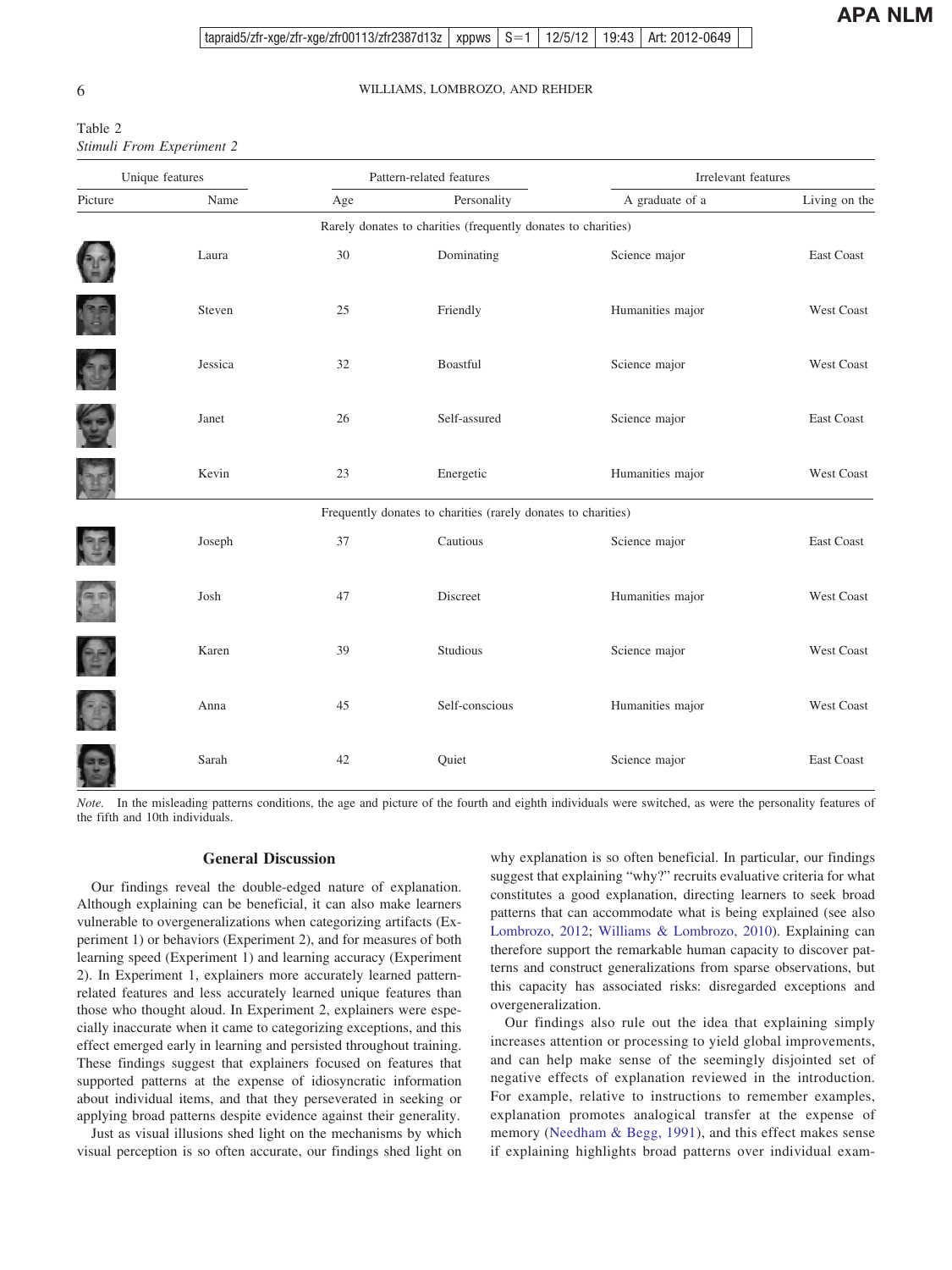

**(C) Errors in** *Misleading Patterns* **Condition by learning block** 



<span id="page-6-0"></span>*Figure 4.* (A) Average proportion of errors during learning for Experiment 2 as a function of study condition and pattern type. (B) Errors during learning for the misleading patterns condition as a function of study condition and item type. (C) Errors from the misleading patterns condition for pattern-consistent and exception items as a function of learning block number. Error bars correspond to 1 standard error of the mean in each direction.

ples. Similarly, explaining could encourage learners to invoke causal mechanisms over particular observations in justifying causal claims [\(Kuhn & Katz, 2009\)](#page-7-9) because doing so relates what is being explained to broader regularities. Finally, explaining could encourage learners to draw generalizations over conceptual rather than procedural aspects of a domain when the content of what they are explaining is conceptual [\(Berthold et](#page-7-10) [al., 2011\)](#page-7-10).

Our finding that explanation can promote erroneous overgeneralizations goes beyond these previous results in isolating a prediction of our account, but additionally suggests that effects of explanation are not a simple consequence of directing limited attention or processing to the target of a particular study prompt (e.g., memory, causal mechanisms, or conceptual knowledge) at the expense of alternatives (e.g., relational structure, covariation, or procedural knowledge). Nothing about the content of our explanation prompts highlighted broad patterns over properties of individuals. If anything, a prompt to explain the category membership or behavior of a specific instance could have directed attention or processing to the particulars of that instance. Instead, the results support our proposal that explaining "why?" is inherently linked to patterns, with the content of the question potentially affecting the nature of the patterns considered (e.g., whether they involve conceptual or procedural regularities; see also [Williams &](#page-8-6) [Lombrozo, 2013\)](#page-8-6).

Our account also predicts conditions under which explanation should have minimal effects. For example, explanation prompts

could have no effect when learners can successfully identify and apply broad generalizations without explaining (e.g., because they receive rich and effective instruction) or when learners lack the requisite knowledge to generate reasonable hypotheses about underlying patterns (for related discussion, see [Matthews & Rittle-](#page-7-21)[Johnson, 2009;](#page-7-21) [Rittle-Johnson, 2006\)](#page-7-22).

In their search for patterns, participants who explained could have recruited a host of well-documented processes, including verbal reasoning (e.g., [Meissner & Memon, 2002;](#page-7-23) [Schooler, 2002\)](#page-7-24) and analogical comparison [\(Gentner, 2010\)](#page-7-25), or triggered a more explicit and deliberative [\(Mathews et al., 1989\)](#page-7-16), analytic and rule-based [\(Ashby & Maddox, 2005;](#page-7-14) [Shanks & St. John, 1994\)](#page-7-26), or intentional [\(Dienes et al., 1991;](#page-7-27) [Reber, 1989\)](#page-7-28) mode of learning. Given our closely matched study conditions, it is likely that these processes and strategies were also triggered in participants in control conditions, if to a lesser degree. Our account is not in conflict with these views concerning cognitive mechanisms or architectures, but instead suggests that if explanation did recruit these mechanisms or systems, it was in the service of finding broad patterns, and it is this feature of explanation that explains our results.

Although we specifically designed conditions conducive to an explanation impairment using feature lists in a laboratory context, a range of real-world situations involve similarly sparse observations and unreliable patterns. For example, explaining a single (potentially unrepresentative) observation can generate the kinds of beliefs that underlie stereotypes [\(Risen, Gilovich, & Dunning,](#page-7-29)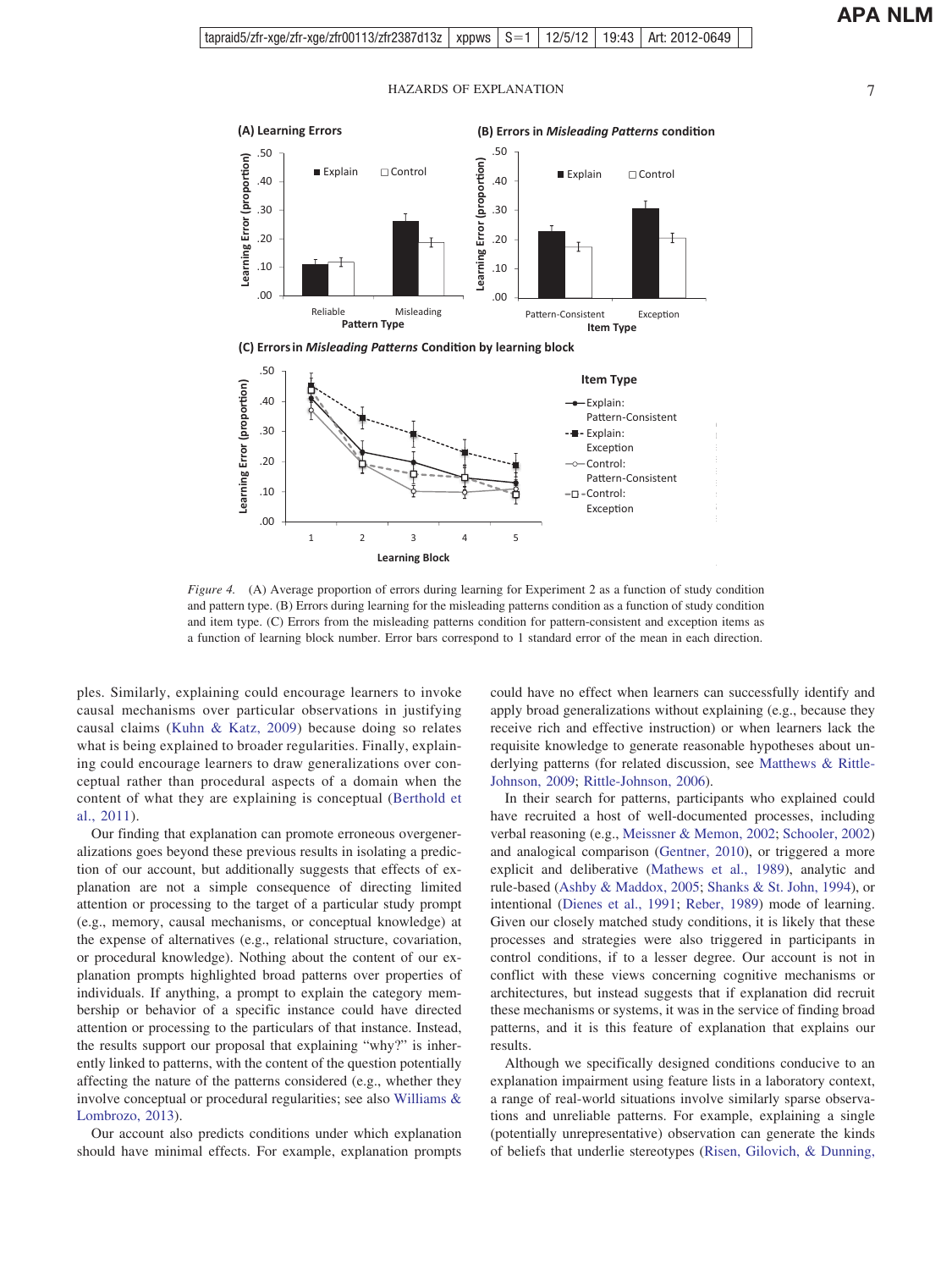<span id="page-7-26"></span>[2007\)](#page-7-29), and trying to explain chance events could reinforce superstitious beliefs or conspiracy theories. Future work can investigate these hazards of explanation, and additionally aim to reconcile them with cases where explaining exceptions is useful in discovering novel regularities, as when anomalies presage scientific theory change [\(Chinn & Brewer, 1993;](#page-7-30) [Kuhn, 1962\)](#page-7-31) or guide children's causal learning [\(Legare, Gelman, & Wellman, 2010\)](#page-7-32).

Finally, we should note that ignoring exceptions may sometimes help learning. For example, when there is substantial variability in observations, exceptions could erroneously lead learners away from noisy but reliable patterns. Moreover, there are many settings, such as those in mathematics and science education, where explaining has proven beneficial, for which the benefits of erring on the side of overgeneralization can outweigh minor costs. Providing a unified account of the positive and negative effects of explanation can not only help avoid the hazards of explanation, but also maximize and extend its benefits, whether in everyday, educational, or scientific contexts.

#### **References**

- <span id="page-7-1"></span>Amsterlaw, J. A., & Wellman, H. M. (2006). Theories of mind in transition: A microgenetic study of the development of false belief understanding. *Journal of Cognition and Development*, 7, 139-172. [doi:](http://dx.doi.org/10.1207/s15327647jcd0702_1) [10.1207/s15327647jcd0702\\_1](http://dx.doi.org/10.1207/s15327647jcd0702_1)
- <span id="page-7-14"></span>Ashby, F. G., & Maddox, W. T. (2005). Human category learning. *Annual Review of Psychology, 56,* 149 –178. [doi:10.1146/annurev.psych.56](http://dx.doi.org/10.1146/annurev.psych.56.091103.070217) [.091103.070217](http://dx.doi.org/10.1146/annurev.psych.56.091103.070217)
- <span id="page-7-10"></span>Berthold, K., Röder, H., Knörzer, D., Kessler, W., & Renkl, A. (2011). The double-edged effects of explanation prompts. *Computers in Human Behavior, 27,* 69 –75. [doi:10.1016/j.chb.2010.05.025](http://dx.doi.org/10.1016/j.chb.2010.05.025)
- <span id="page-7-3"></span>Chi, M. T. H. (2000). Self-explaining: The dual processes of generating inference and repairing mental models. In R. Glaser (Ed.), *Advances in Instructional Psychology: Vol. 5. Education design and cognitive sciences* (pp. 161–238). Mahwah, NJ: Erlbaum.
- <span id="page-7-2"></span>Chi, M. T. H. (2009). Active– constructive–interactive: A conceptual framework for differentiating learning activities. *Topics in Cognitive Science, 1,* 73–105. [doi:10.1111/j.1756-8765.2008.01005.x](http://dx.doi.org/10.1111/j.1756-8765.2008.01005.x)
- <span id="page-7-4"></span>Chi, M. T. H., de Leeuw, N., Chiu, M.-H., & LaVancher, C. (1994). Eliciting self-explanations improves understanding. *Cognitive Science, 18,* 439 – 477.
- <span id="page-7-30"></span>Chinn, C. A., & Brewer, W. F. (1993). The role of anomalous data in knowledge acquisition: A theoretical framework and implications for science instruction. *Review of Educational Research, 63, 1-49.* [doi:](http://dx.doi.org/10.3102/00346543063001001) [10.3102/00346543063001001](http://dx.doi.org/10.3102/00346543063001001)
- <span id="page-7-27"></span>Dienes, Z., Broadbent, D., & Berry, D. C. (1991). Implicit and explicit knowledge bases in artificial grammar learning. *Journal of Experimental Psychology: Learning, Memory, and Cognition, 17,* 875– 887. [doi:](http://dx.doi.org/10.1037/0278-7393.17.5.875) [10.1037/0278-7393.17.5.875](http://dx.doi.org/10.1037/0278-7393.17.5.875)
- <span id="page-7-6"></span>Fiske, S. T., & Taylor, S. E. (1984). *Social cognition*. New York, NY: Random House.
- <span id="page-7-0"></span>Fonseca, B., & Chi, M. T. H. (2010). The self-explanation effect: A constructive learning activity. In R. Mayer & P. Alexander (Eds.), *The handbook of research on learning and instruction* (pp. 270 –321). New York, NY: Routledge.
- <span id="page-7-11"></span>Friedman, M. (1974). Explanation and scientific understanding. *Journal of Philosophy, 71,* 5–19. [doi:10.2307/2024924](http://dx.doi.org/10.2307/2024924)
- <span id="page-7-25"></span>Gentner, D. (2010). Bootstrapping the mind: Analogical processes and symbol systems. *Cognitive Science, 34,* 752–775. [doi:10.1111/j.1551-](http://dx.doi.org/10.1111/j.1551-6709.2010.01114.x) [6709.2010.01114.x](http://dx.doi.org/10.1111/j.1551-6709.2010.01114.x)
- <span id="page-7-7"></span>Gigerenzer, G. (2004). Fast and frugal heuristics: The tools of bounded

rationality. In D. J. Koehler & N. Harvey (Eds.), *Blackwell handbook of* judgment and decision making (pp. 62-88). Malden, MA: Blackwell. [doi:10.1002/9780470752937.ch4](http://dx.doi.org/10.1002/9780470752937.ch4)

- <span id="page-7-17"></span>Kaplan, A. S., & Murphy, G. L. (2000). Category learning with minimal prior knowledge. *Journal of Experimental Psychology: Learning, Memory, and Cognition, 26,* 829 – 846. [doi:10.1037/0278-7393.26.4.829](http://dx.doi.org/10.1037/0278-7393.26.4.829)
- <span id="page-7-12"></span>Kitcher, P. (1981). Explanatory unification. *Philosophy of Science, 48,* 507–531. [doi:10.1086/289019](http://dx.doi.org/10.1086/289019)
- <span id="page-7-13"></span>Kitcher, P. (1989). Explanatory unification and the causal structure of the world. In P. Kitcher & W. C. Salmon (Eds.), *Minnesota Studies in the Philosophy of Science, Vol. 13. Scientific explanation* (pp. 410-505). Minneapolis: University of Minnesota Press.
- <span id="page-7-9"></span>Kuhn, D., & Katz, J. (2009). Are self-explanations always beneficial? *Journal of Experimental Child Psychology, 103,* 386 –394. [doi:10.1016/](http://dx.doi.org/10.1016/j.jecp.2009.03.003) [j.jecp.2009.03.003](http://dx.doi.org/10.1016/j.jecp.2009.03.003)
- <span id="page-7-31"></span>Kuhn, T. (1962). *The structure of scientific revolutions*. Chicago, IL: University of Chicago Press.
- <span id="page-7-32"></span>Legare, C. H., Gelman, S. A., & Wellman, H. M. (2010). Inconsistency with prior knowledge triggers children's causal explanatory reasoning. *Child Development, 81,* 929 –944. [doi:10.1111/j.1467-8624.2010](http://dx.doi.org/10.1111/j.1467-8624.2010.01443.x) [.01443.x](http://dx.doi.org/10.1111/j.1467-8624.2010.01443.x)
- <span id="page-7-5"></span>Lombrozo, T. (2006). The structure and function of explanations. *Trends in Cognitive Sciences, 10,* 464 – 470. [doi:10.1016/j.tics.2006.08.004](http://dx.doi.org/10.1016/j.tics.2006.08.004)
- <span id="page-7-20"></span>Lombrozo, T. (2012). Explanation and abductive inference. In K. J. Holyoak & R. G. Morrison (Eds.), *Oxford handbook of thinking and reasoning* (pp. 260 –276), Oxford, England: Oxford University Press.
- <span id="page-7-15"></span>Love, B. C. (2002). Comparing supervised and unsupervised category learning. *Psychonomic Bulletin & Review, 9,* 829 – 835. [doi:10.3758/](http://dx.doi.org/10.3758/BF03196342) [BF03196342](http://dx.doi.org/10.3758/BF03196342)
- <span id="page-7-18"></span>Malle, B. F. (2011). Attribution theories: How people make sense of behavior. In D. Chadee (Ed.), *Theories in social psychology* (pp. 72–95). Malden, MA: Wiley-Blackwell.
- <span id="page-7-19"></span>Master, A., Markman, E. M., & Dweck, C. S. (2012). Thinking in categories or along a continuum: Consequences for children's social judgments. *Child Development, 83,* 1145–1163. [doi:10.1111/j.1467-8624](http://dx.doi.org/10.1111/j.1467-8624.2012.01774.x) [.2012.01774.x](http://dx.doi.org/10.1111/j.1467-8624.2012.01774.x)
- <span id="page-7-16"></span>Mathews, R. C., Buss, R. R., Stanley, W. B., Blanchard-Fields, F., Cho, J. R., & Druhan, B. (1989). Role of implicit and explicit processes in learning from examples: A synergistic effect. *Journal of Experimental Psychology: Learning, Memory, and Cognition, 15,* 1083–1100. [doi:](http://dx.doi.org/10.1037/0278-7393.15.6.1083) [10.1037/0278-7393.15.6.1083](http://dx.doi.org/10.1037/0278-7393.15.6.1083)
- <span id="page-7-21"></span>Matthews, P. G., & Rittle-Johnson, B. (2009). In pursuit of knowledge: Comparing self-explanations, concepts, and procedures as pedagogical tools. *Journal of Experimental Child Psychology, 104,* 1–21. [doi:](http://dx.doi.org/10.1016/j.jecp.2008.08.004) [10.1016/j.jecp.2008.08.004](http://dx.doi.org/10.1016/j.jecp.2008.08.004)
- <span id="page-7-23"></span>Meissner, C. A., & Memon, A. (2002). Verbal overshadowing: A special issue exploring theoretical and applied issues. *Applied Cognitive Psychology, 16,* 869 – 872. [doi:10.1002/acp.928](http://dx.doi.org/10.1002/acp.928)
- <span id="page-7-8"></span>Needham, D. R., & Begg, I. M. (1991). Problem-oriented training promotes spontaneous analogical transfer: Memory-oriented training promotes memory for training. *Memory & Cognition, 19,* 543–557. [doi:](http://dx.doi.org/10.3758/BF03197150) [10.3758/BF03197150](http://dx.doi.org/10.3758/BF03197150)
- <span id="page-7-28"></span>Reber, A. S. (1989). Implicit learning and tacit knowledge. *Journal of Experimental Psychology: General, 118,* 219 –235. [doi:10.1037/0096-](http://dx.doi.org/10.1037/0096-3445.118.3.219) [3445.118.3.219](http://dx.doi.org/10.1037/0096-3445.118.3.219)
- <span id="page-7-29"></span>Risen, J. L., Gilovich, T., & Dunning, D. (2007). One-shot illusory correlations and stereotype formation. *Personality and Social Psychology Bulletin, 33,* 1492–1502. [doi:10.1177/0146167207305862](http://dx.doi.org/10.1177/0146167207305862)
- <span id="page-7-22"></span>Rittle-Johnson, B. (2006). Promoting transfer: The effects of direct instruction and self-explanation. *Child Development, 77,* 1–15. [doi:10.1111/j](http://dx.doi.org/10.1111/j.1467-8624.2006.00852.x) [.1467-8624.2006.00852.x](http://dx.doi.org/10.1111/j.1467-8624.2006.00852.x)
- <span id="page-7-24"></span>Schooler, J. W. (2002). Verbalization produces a transfer inappropriate processing shift. *Applied Cognitive Psychology, 16,* 989 –997. [doi:](http://dx.doi.org/10.1002/acp.930) [10.1002/acp.930](http://dx.doi.org/10.1002/acp.930)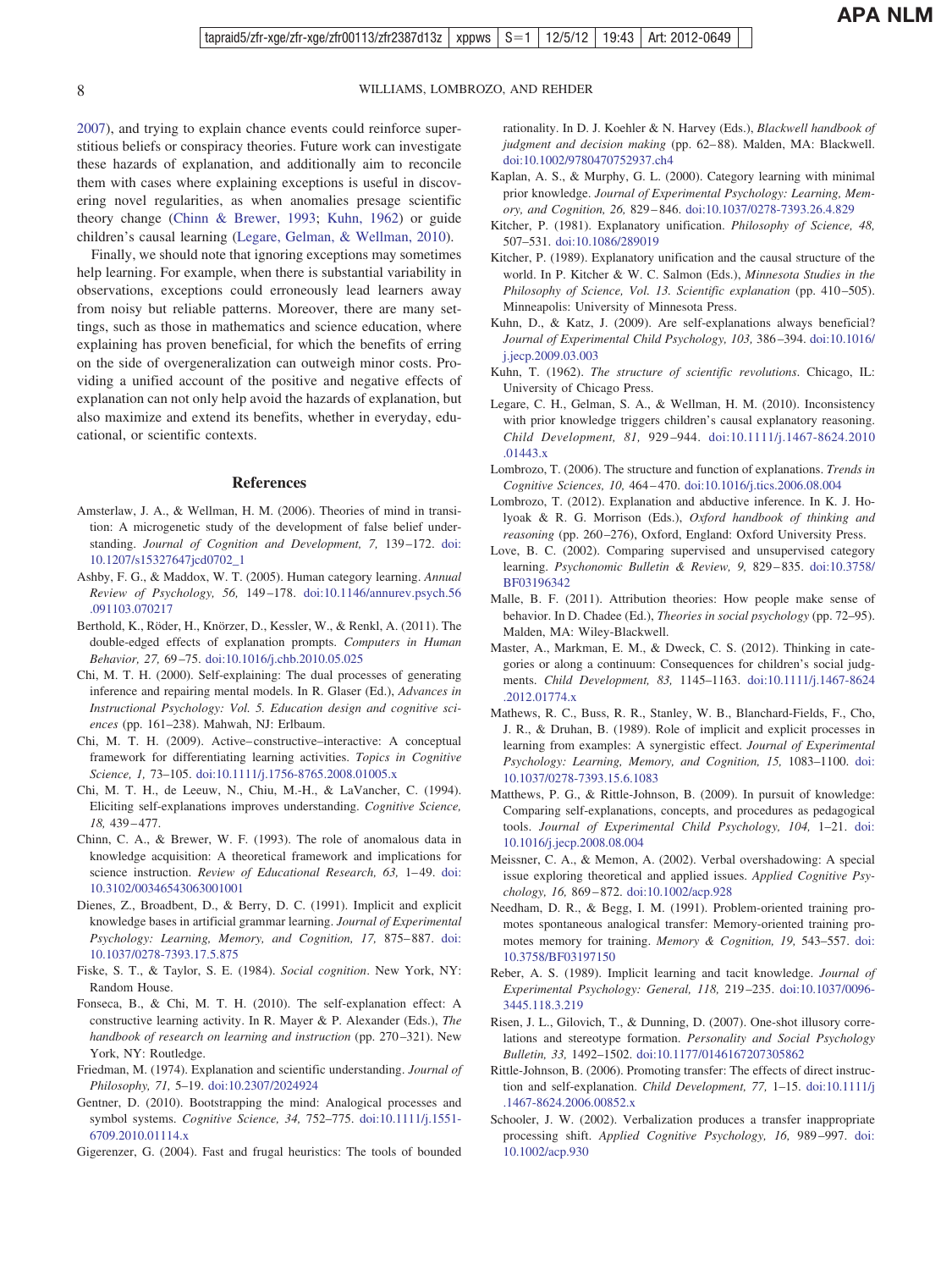- Shanks, D. R., & St. John, M. F. (1994). Characteristics of dissociable human learning systems. *Behavioral and Brain Sciences, 17,* 367–395. [doi:10.1017/S0140525X00035032](http://dx.doi.org/10.1017/S0140525X00035032)
- <span id="page-8-0"></span>Siegler, R. S. (2002). Microgenetic studies of self-explanations. In N. Granott & J. Parziale (Eds.), *Microdevelopment: Transition processes in development and learning* (pp. 31–58). New York, NY: Cambridge University Press. [doi:10.1017/CBO9780511489709.002](http://dx.doi.org/10.1017/CBO9780511489709.002)
- <span id="page-8-5"></span>Toth, J. P., Reingold, E. M., & Jacoby, L. L. (1994). Toward a redefinition of implicit memory: Process dissociations following elaborative processing and self-generation. *Journal of Experimental Psychology: Learning, Memory, and Cognition, 20,* 290 –303. [doi:10.1037/0278-7393.20.2.290](http://dx.doi.org/10.1037/0278-7393.20.2.290)
- <span id="page-8-1"></span>Wellman, H. M., & Liu, D. (2007). Causal reasoning as informed by the early development of explanations. In A. Gopnik & L. Schulz (Eds.), *Causal learning: Psychology, philosophy, and computation* (pp. 261– 279). Oxford, England: Oxford University Press. [doi:10.1093/acprof:](http://dx.doi.org/10.1093/acprof:oso/9780195176803.003.0017) [oso/9780195176803.003.0017](http://dx.doi.org/10.1093/acprof:oso/9780195176803.003.0017)
- <span id="page-8-4"></span>Williams, J. J., & Lombrozo, T. (2010). The role of explanation in discovery and generalization: Evidence from category learning. *Cognitive Science, 34,* 776 – 806. [doi:10.1111/j.1551-6709.2010.01113.x](http://dx.doi.org/10.1111/j.1551-6709.2010.01113.x)
- <span id="page-8-6"></span>Williams, J. J., & Lombrozo, T. (2013). Explanation and prior knowledge interact to guide learning. *Cognitive Psychology*, 66, 55–84. [doi:](http://dx.doi.org/10.1016/j.cogpsych.2012.09.002) [10.1016/j.cogpsych.2012.09.002](http://dx.doi.org/10.1016/j.cogpsych.2012.09.002)
- <span id="page-8-2"></span>Williams, J. J., Lombrozo, T., & Rehder, B. (2010). Why does explaining help learning? Insight from an explanation impairment effect. In S. Ohlsson & R. Catrambone (Eds.), *Proceedings of the 32nd Annual Conference of the Cognitive Science Society* (pp. 2906 –2911). Austin, TX: Cognitive Science Society.
- <span id="page-8-3"></span>Williams, J. J., Lombrozo, T., & Rehder, B. (2011). Explaining drives the discovery of real and illusory patterns. In L. Carlson, C. Hölscher, & T. Shipley (Eds.), *Proceedings of the 33rd Annual Conference of the Cognitive Science Society* (pp. 1352–1357). Austin, TX: Cognitive Science Society.

Received March 20, 2012 Revision received October 19, 2012

Accepted October 24, 2012